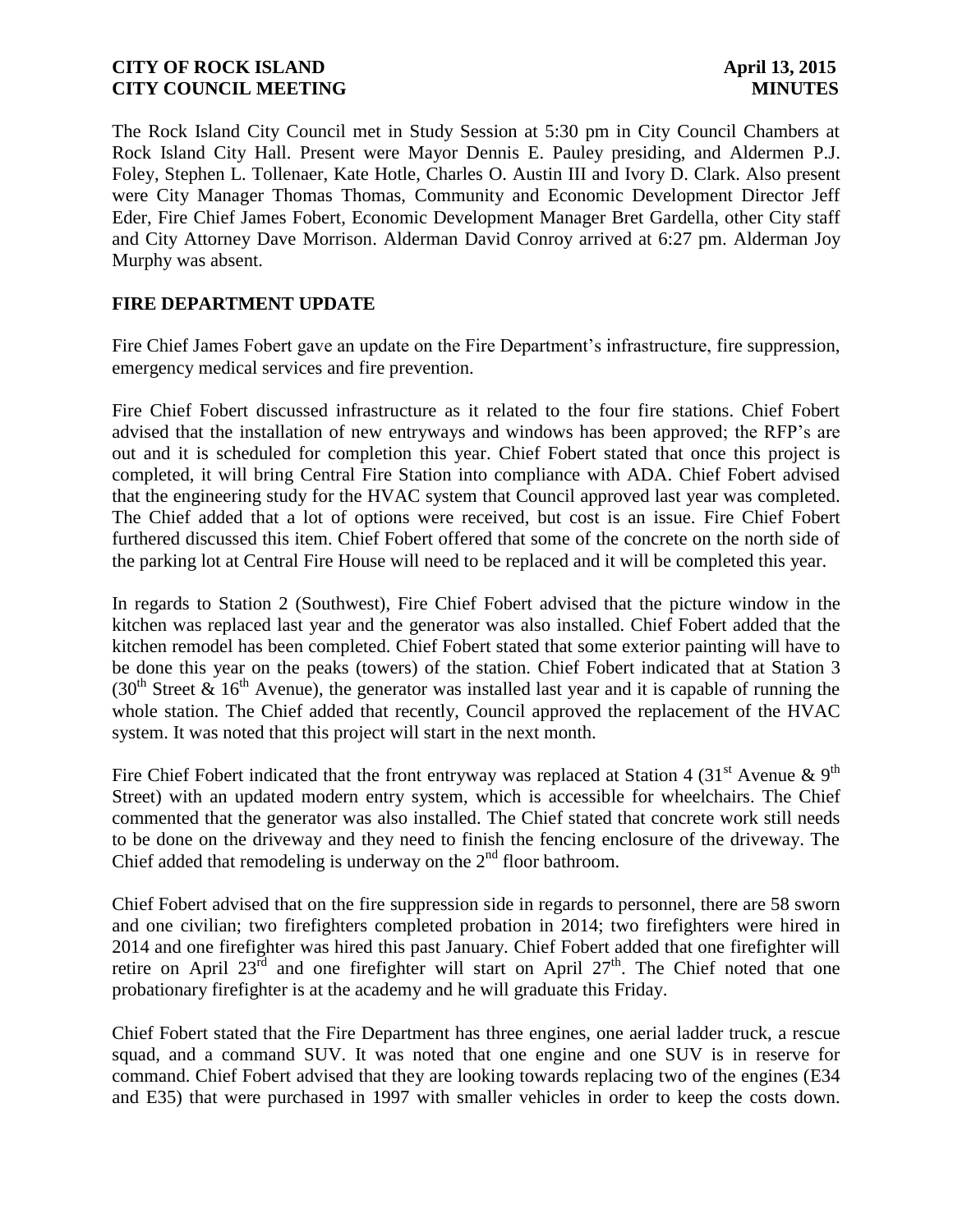Chief Fobert noted that they are looking to replace the reserve SUV that was purchased in 1997 with a pickup style of truck. Fire Chief Fobert discussed fire incident data as it related to total incidents, estimated losses and average response time for 2013 and 2014.

Chief Fobert discussed the ISO Public Protection Classification. The Chief explained that an independent insurance organization does the study. The Chief indicated that the City's classification improved from a 4 to a 3 and this rating could lead to reduced premiums for homeowners and businesses. The Chief added that a low PPC attracts businesses due to a community's investment in fire mitigation and reducing fire losses. The Chief then discussed the nationwide Public Protection Classification numbers. Next, Chief Fobert discussed the 800 MHz communications system. Chief Fobert stated that the Fire Department went live on March 23<sup>rd</sup> and it is working really well. The Chief added that this allows for greater interoperability with other agencies. Chief Fobert stated that this is a plus for Public Safety.

Fire Chief Fobert indicated that the construction of the new rescue boat is being completed and it should arrive at the end of April. Chief Fobert stated that the Fire Department's next objective is the equipment for the boat and to train personnel as boat operators.

On the emergency medical services side, Chief Fobert stated that the Fire Department has two advanced life support ambulances and one ALS ambulance in reserve. It was noted that four fire apparatus also provide ALS care. Chief Fobert commented that a heart monitor was purchased for Engine 32 and placed into service in 2014 and the AED that was on Engine 32 was moved to Truck 31. Chief Fobert further discussed this item. Next, Chief Fobert discussed EMS incident data as it related to total incidents and average response time for 2013 and 2014.

Chief Fobert pointed out that the Fire Department is looking to upgrade the ambulance cots. The Chief added that the biggest issue is larger patients. The Chief stated that the current cots are rated at about 750 pounds and they are not big enough for those particular patients. The Chief added that another service has to be called that has specialized equipment and their cots are rated at over 1000 pounds.

Next, Fire Chief Fobert discussed fire prevention. The Chief advised that the Fire Marshal has implemented revisions in the education and inspection divisions. The Chief added that a select number of personnel have been assigned as inspectors and educators. Fire Chief Fobert indicated that Fire Marshal Greg Marty will be completing a specialized arson investigator course this spring. Chief Fobert further discussed this item.

Council discussed Fire Chief Fobert's presentation.

# **RETAIL CONSULTANT DISCUSSION**

Economic Development Manager Bret Gardella advised that the reason staff likes Retail Attractions is because this gentlemen (Rickey Hayes) started out working for city government as an economic development director. Mr. Gardella stated that in eight years of being in business, Mr. Hayes has consulted in over 240 cities and in 27 states. Mr. Gardella added that the nice thing about this company is that it is reactionary; Mr. Hayes can react quickly to questions the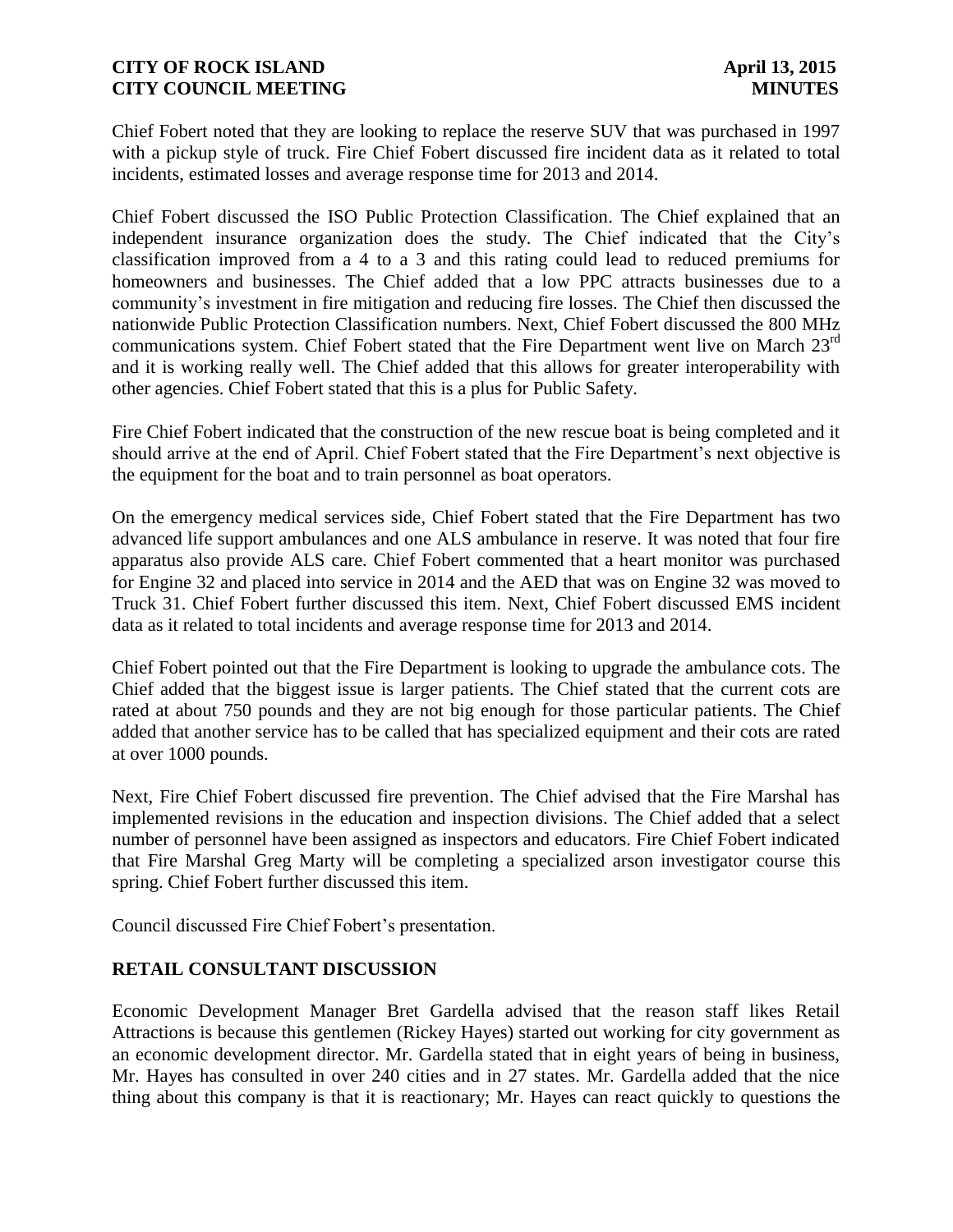City may have, and he can react quicker on bringing in retailers or developers that the City may want to work with. Mr. Gardella pointed out that in negotiating the agreement, staff looked at a one year contract because it is based on results.

Mr. Gardella advised that the other government agencies that he has talked with about Retail Attractions have stated the same thing, which is that Mr. Hayes has all of the contacts in the retail world; Mr. Hayes works from the top. Mr. Gardella added that when Mr. Hayes sees a project that may work, he can start at the higher levels and make the contacts and get them interested in the City. Mr. Gardella explained that if Retail Attractions is hired, Mr. Hayes will work for the City and put the information in the hands of the developers and retailers and tell them that this is where they need to be.

At this time, Mr. Gardella showed two brief videos, one of which related to testimonials of a municipality's opinions on Retail Attractions' performance and the other video relating to a brief message from Mr. Hayes relating to Retail Attractions' mission and building partnerships with the organization he may potentially work for.

Mr. Gardella commented that if Mr. Hayes' organization is brought in, it will give the City an extra advantage that is not currently available. Mr. Gardella explained that he has talked to 10 different organizations from government through development and these folks think very highly of this gentleman and the work he has done for their organizations.

Council discussed this organization as it related to the geographical areas that Retail Attractions has worked in. Council discussed demographics as it related to the City of Rock Island's profile. In addition, Council discussed other communities in the Quad Cities that have worked with a similar consulting organization. Council discussed the proposed one year agreement with Retail Attractions as it related to cost and the budget. Council also discussed marketing concerning economic development.

Community and Economic Development Director Jeff Eder stated that this is a direct targeted marketing effort. Mr. Eder stated that if Retail Attractions is hired, the City should have a number of visits from developers and retailers within the next year that will be looking at specific sites and projects.

Council further discussed Mr. Gardella's presentation.

### **EXECUTIVE SESSION**

A motion was made by Alderman Foley and seconded by Alderman Hotle to recess to Executive Session on matters of Personnel, Property Acquisition and Litigation. The motion carried on a roll call vote. Those voting Aye being; Alderman Foley, Alderman Tollenaer, Alderman Hotle, Alderman Austin and Alderman Clark; those voting No, none. The meeting was recessed at 6:18 pm. Alderman Conroy arrived at 6:27 pm.

Mayor Pauley reconvened the regular meeting at 6:31 pm.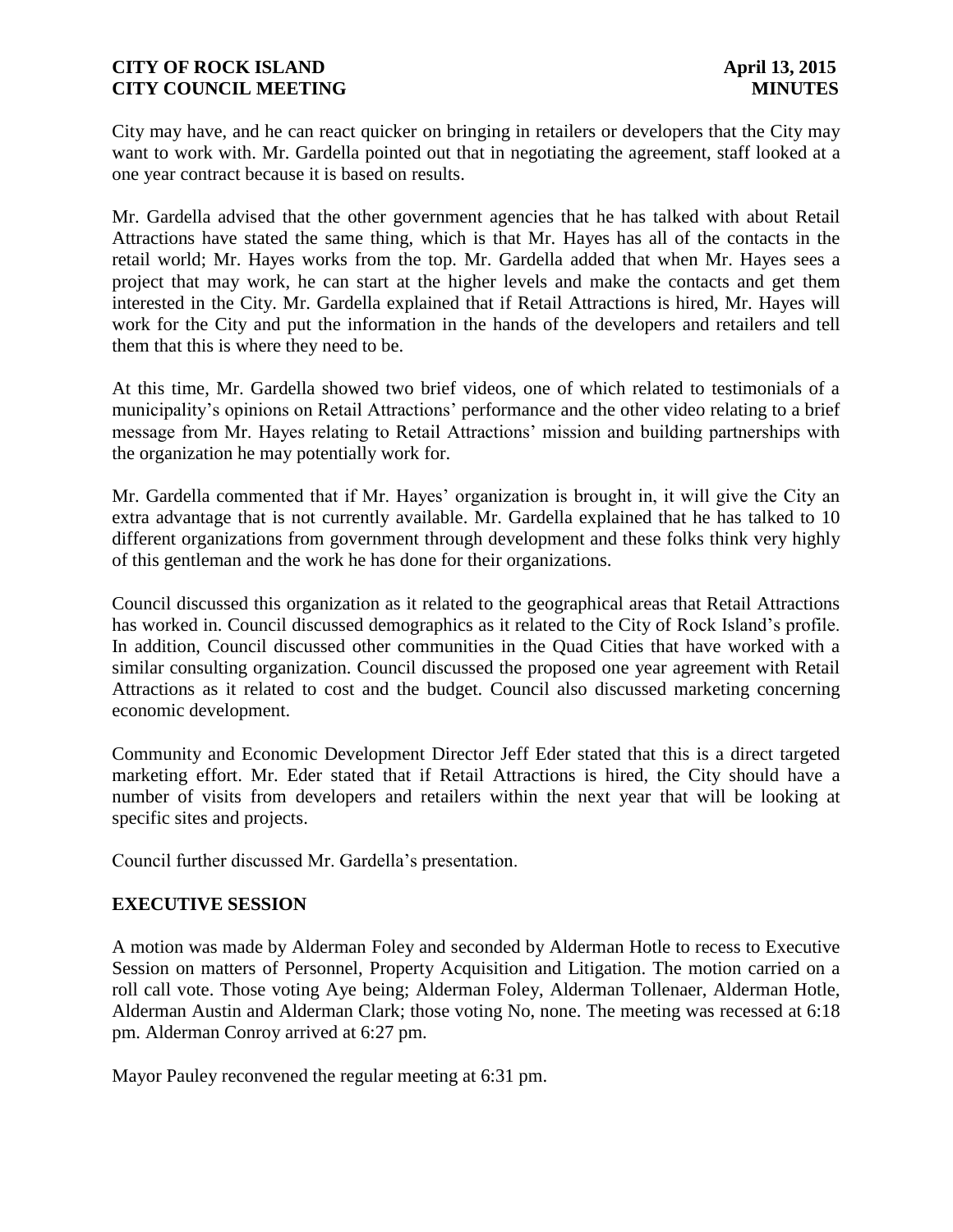# **ADJOURNMENT**

A motion made by Alderman Hotle and seconded by Alderman Conroy to adjourn the meeting carried by the following Aye and No vote. Those voting Aye being; Alderman Foley, Alderman Tollenaer, Alderman Hotle, Alderman Austin, Alderman Clark and Alderman Conroy; those voting No, none. The meeting was adjourned at 6:32 pm.

Aleisha L. Patchin, City Clerk

 $\frac{1}{2}$  ,  $\frac{1}{2}$  ,  $\frac{1}{2}$  ,  $\frac{1}{2}$  ,  $\frac{1}{2}$  ,  $\frac{1}{2}$  ,  $\frac{1}{2}$  ,  $\frac{1}{2}$  ,  $\frac{1}{2}$  ,  $\frac{1}{2}$  ,  $\frac{1}{2}$  ,  $\frac{1}{2}$  ,  $\frac{1}{2}$  ,  $\frac{1}{2}$  ,  $\frac{1}{2}$  ,  $\frac{1}{2}$  ,  $\frac{1}{2}$  ,  $\frac{1}{2}$  ,  $\frac{1$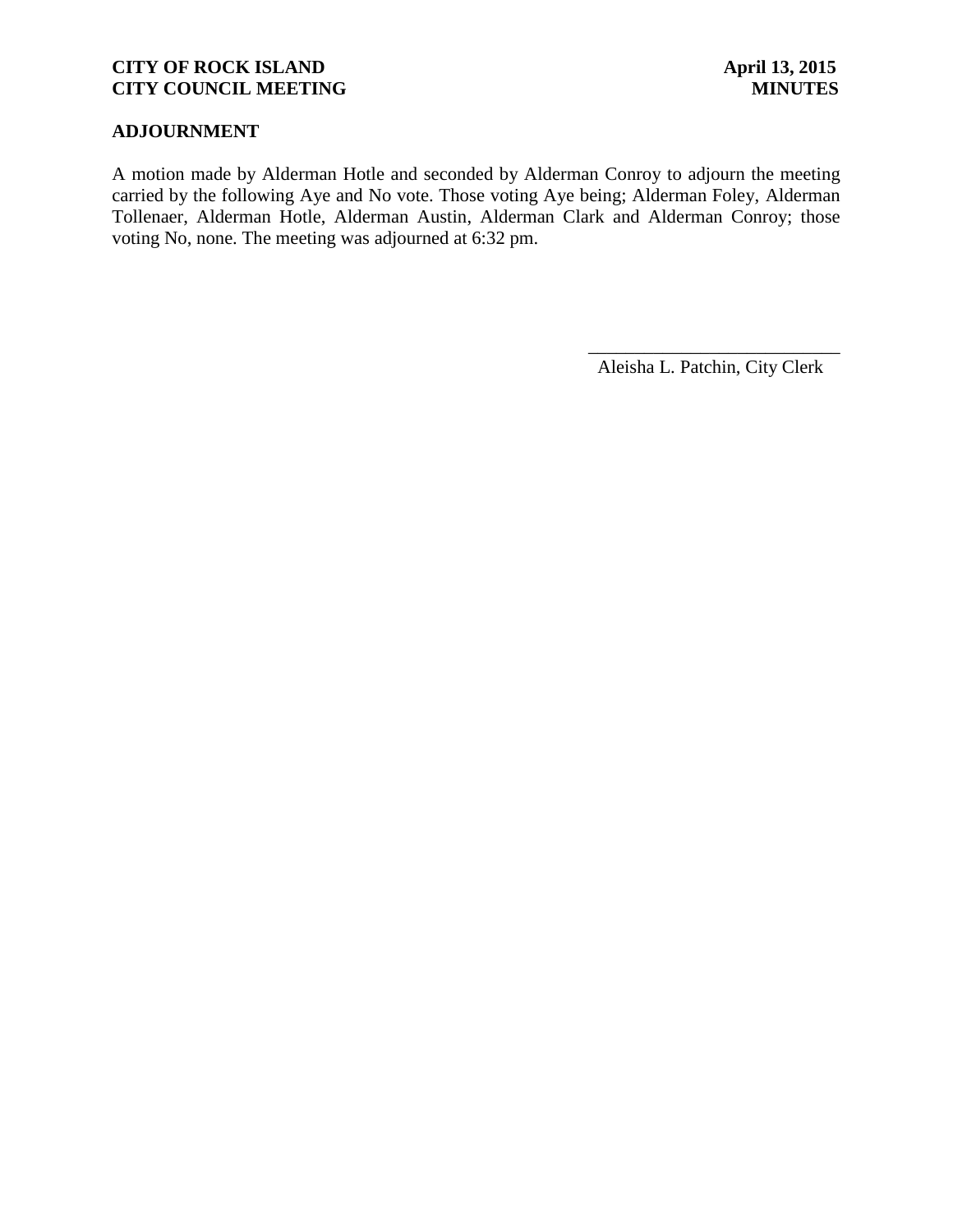Rock Island City Council met in regular session at 6:45 pm in Council Chambers of Rock Island City Hall. Present were Mayor Dennis E. Pauley presiding, and Aldermen P.J. Foley, Stephen L. Tollenaer, Kate Hotle, Charles O. Austin III, Ivory D. Clark and David Conroy. Also present were City Manager Thomas Thomas and City Attorney Dave Morrison. Alderman Joy Murphy was absent.

### Introductory Proceedings

Mayor Pauley called the meeting to order and led in the Pledge of Allegiance. Alderman Clark gave the Invocation.

### Agenda Item #5 **Minutes of the meeting of April 6, 2015.**

A motion was made by Alderman Hotle and seconded by Alderman Foley to approve the Minutes of the meeting of April 6, 2015 as printed. The motion carried by the following Aye and No vote; those voting Aye being; Alderman Foley, Alderman Tollenaer, Alderman Hotle, Alderman Austin, Alderman Clark and Alderman Conroy; those voting No, none.

### Agenda Item #6 **Update Rock Island by Mayor Pauley.**

Mayor Pauley stated that on Wednesday, April 15, library guests can learn about the history of one of Illinois' longest serving libraries with "Rock Island Library: A History." Reference Librarian James Shearouse will share details and photos from the Rock Island Library's more than 140 years of service, including the beginnings of the library in 1872, the construction of the present-day Main Branch in 1903, and other history highlights gleaned from library archives. Mayor Pauley indicated that the program will be presented at 6:00 pm in the Main Library Community Room,  $401 \, 19^{th}$  Street. The event is free and open to the public. For more information, call 309-732-READ (7323).

Interested in becoming a lifeguard? Mayor Pauley stated that lifeguarding classes begin April  $17<sup>th</sup>$  at Rock Island Fitness & Activity Center. Certification is awarded after successfully completing all skill and written tests. Call 732-7275 (PARK) for more details and to register.

Mayor Pauley advised that Gilda's Run for Laughs 2015 is taking on a new theme and new location with an aim to *beat the blues*. Mayor Pauley added that the annual 5K and 1 Mile Fun Run, presented by UnityPoint Health Trinity, will be located in The District of Rock Island on Saturday, April  $18<sup>th</sup>$  at 9:00 am. Participants will each receive a T-shirt, pair of sunglasses, and fedora hat to fit the theme. Mayor Pauley commented that runners and walkers are encouraged to wear their best Blues Brothers-inspired outfits. In addition, RIBCO will host a post-race party featuring The Bluz Brothers tribute band from Chicago. For more information or to register over the phone, call Gilda's Club at (563) 326-7504.

Mayor Pauley stated to mark your calendars for the library annual drive up and drop off event for shredding personal papers. Arc Industries secure document destruction operation in partnership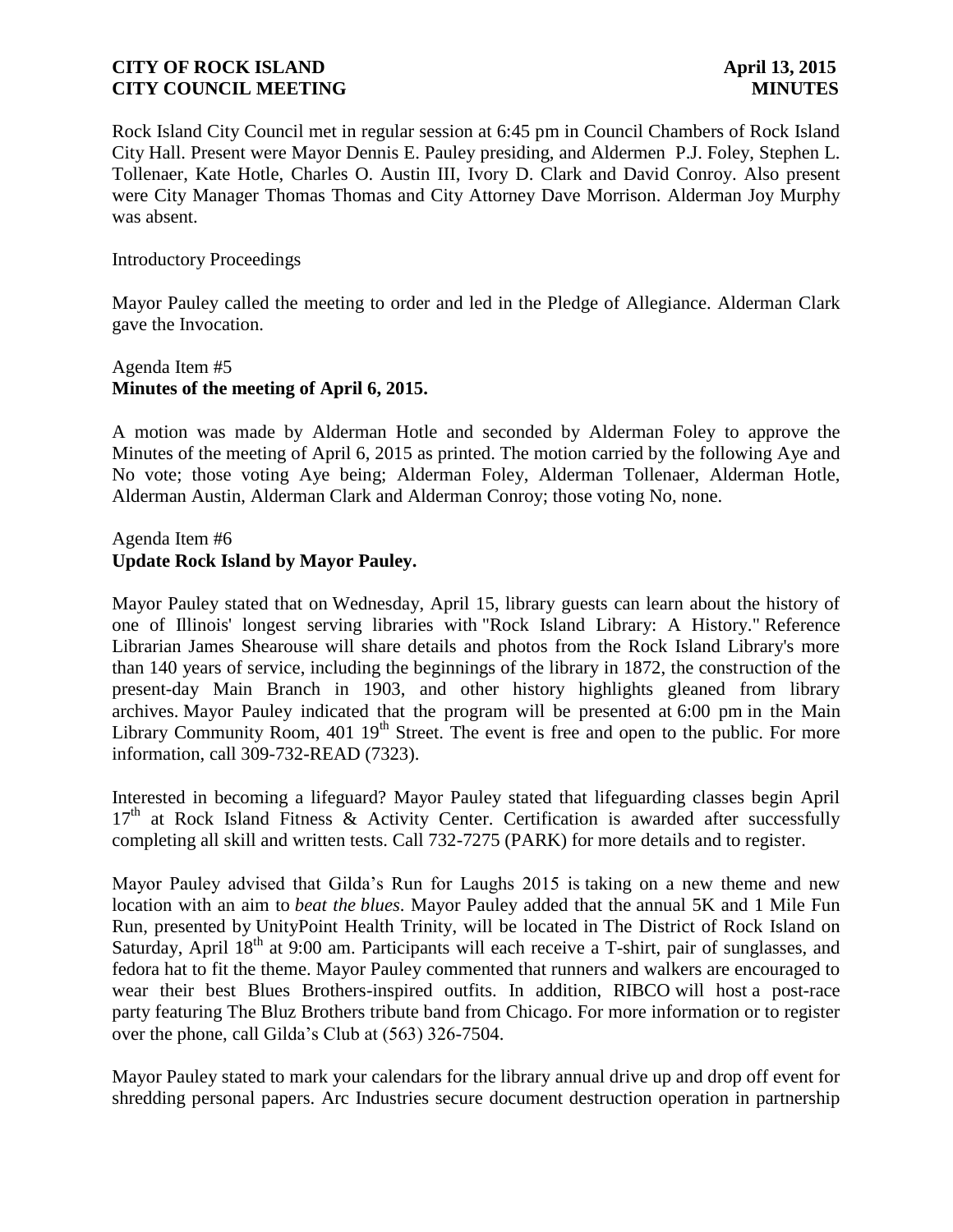with local libraries will provide free shredding of up to two containers of personal papers per person dropped off during Shred Days. The Mayor commented that the free Community Shred Collection Day for Rock Island is Saturday, April  $18<sup>th</sup>$ , from 9:30 am - 11:30 am in the alley outside the Main Library. For more information, call the library at (309) 732-7323.

Agenda Item #7

# **Proclamation declaring Saturday, April 18, 2015 as Augustana College Men's Track & Field Day.**

Mayor Pauley read the proclamation. Head Coach Paul Olsen of Men's Track & Field at Augustana College and athletes Isaac Smith, David Devore, Keith Cline and David Voland accepted the proclamation. A video was presented of the four team members that won the national championship in the 4x400 meter relay at the 2015 NCAA Division III Indoor National Track and Field Championships. Each athlete along with the coach said a few words in regards to the relay race.

Agenda Item #8 **Special Ordinance granting a Special Use Permit at 2106 7th Avenue**.

Agenda Item #9 **A Special Ordinance granting a Special Use Permit at 3866 28th Avenue.** 

Agenda Item #10

**A Special Ordinance establishing a four-way stop intersection at 27th Street and 20th Avenue**.

Agenda Item #11

**A Special Ordinance removing a handicapped parking space in front of the business at 1831 3rd Avenue and extending the two-hour parking zone to cover the entire area.**

Agenda Item #12

**A Special Ordinance regulating parking at the MetroLink facility parking lot at 4501 4th Avenue.**

Agenda Item #13 **A Special Ordinance removing a handicapped parking space at 1816 35th Street.**

Agenda Item #14 **A Special Ordinance removing a handicapped parking space at 1827 34th Street.**

Agenda Item #15

**A Special Ordinance removing a metered parking space on the north side of 3rd Avenue between 15th and 16th Streets and extending the two-hour parking zone to cover this space.**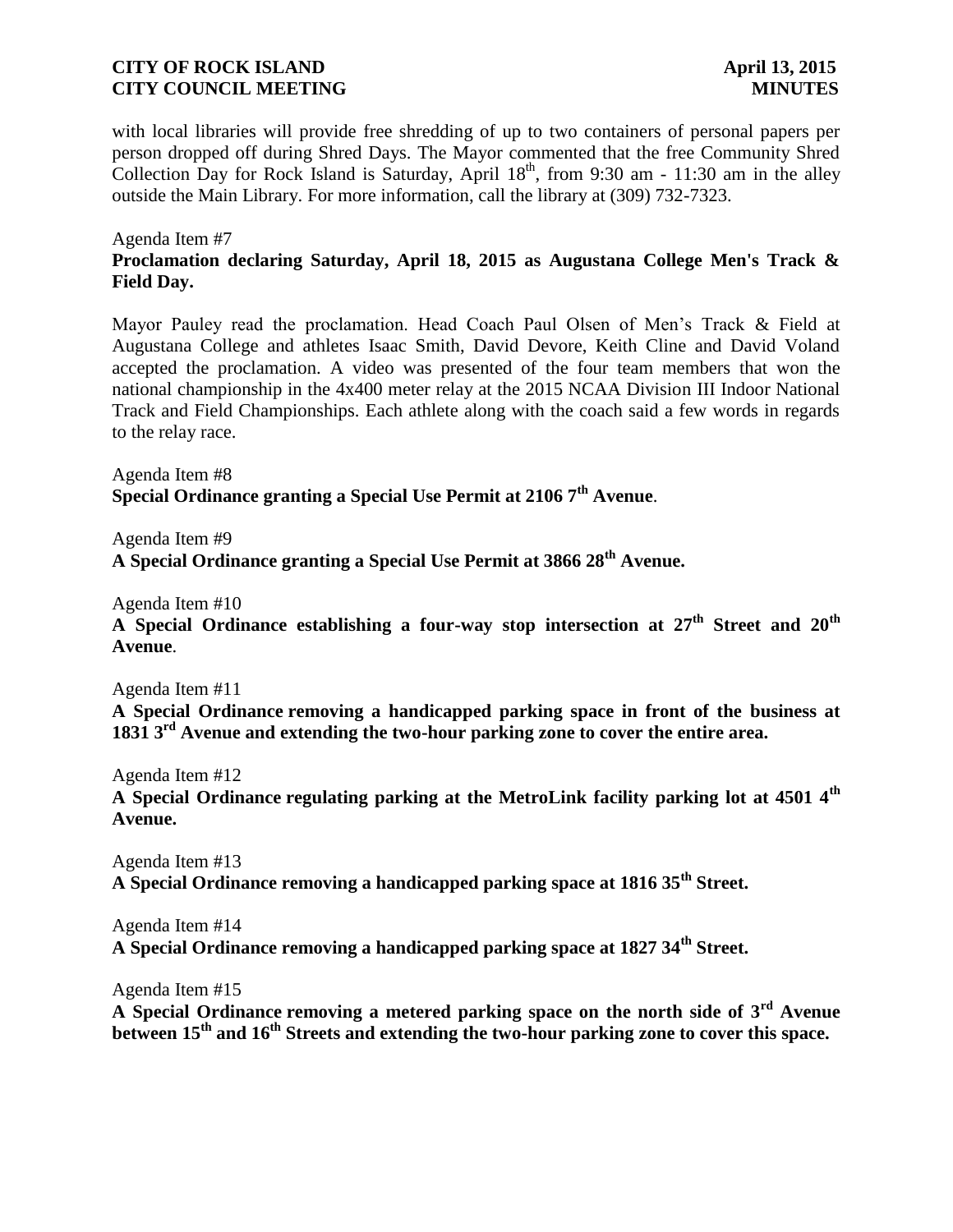Agenda Item #16

**A Special Ordinance allowing for special parking in a residential area on the west side of 12th Street between 20th and 21st Avenues for Olivet Baptist Church without Type B parking permits all day on Sundays, Wednesdays between the hours of 6:00 pm and 8:00 pm and during special events.**

Alderman Tollenaer moved to consider, suspend the rules and pass the ordinances for items 8, 9, 10, 11, 12, 13, 14, 15 and 16, Alderman Hotle seconded. The motion carried by the following Aye and No vote; those voting Aye being; Alderman Foley, Alderman Tollenaer, Alderman Hotle, Alderman Austin, Alderman Clark and Alderman Conroy; those voting No, none.

Agenda Item #17 **CLAIMS**

It was moved by Alderman Austin and seconded by Alderman Hotle to accept the following report and authorize payment as recommended. The motion carried by the following Aye and No vote; those voting Aye being; Alderman Foley, Alderman Tollenaer, Alderman Hotle, Alderman Austin, Alderman Clark and Alderman Conroy; those voting No, none.

a. Report from the Public Works Department regarding payment in the amount of \$13,381.03 to Electric Pump for the emergency repair of the Franciscan store treat basin pump.

# Agenda Item #18 **Claims for the week of April 3 through April 9 in the amount of \$1,032,961.91.**

Alderman Clark moved and Alderman Hotle seconded to allow the claims. The motion carried by the following Aye and No vote; those voting Aye being; Alderman Foley, Alderman Tollenaer, Alderman Hotle, Alderman Austin, Alderman Clark and Alderman Conroy; those voting No, none.

Agenda Item #19

### **Report from the Public Works Department regarding bids for the Long Term Control Plan Farmall Storage Tank project, recommending approval of the notice of intent to award the bid to Civil Constructors, Inc. in the amount of \$4,375,000.00.**

It was moved by Alderman Austin and seconded by Alderman Clark to approve the notice of intent to award as recommended.

Discussion followed. Alderman Austin advised that this is a high priced item, and it is also one of the things that was part of the agreement with the EPA many years ago as part of the Long Term Control Plan. Alderman Austin further discussed this item.

Alderman Tollenaer requested a study session on how much more has to be done concerning the Long Term Control Plan.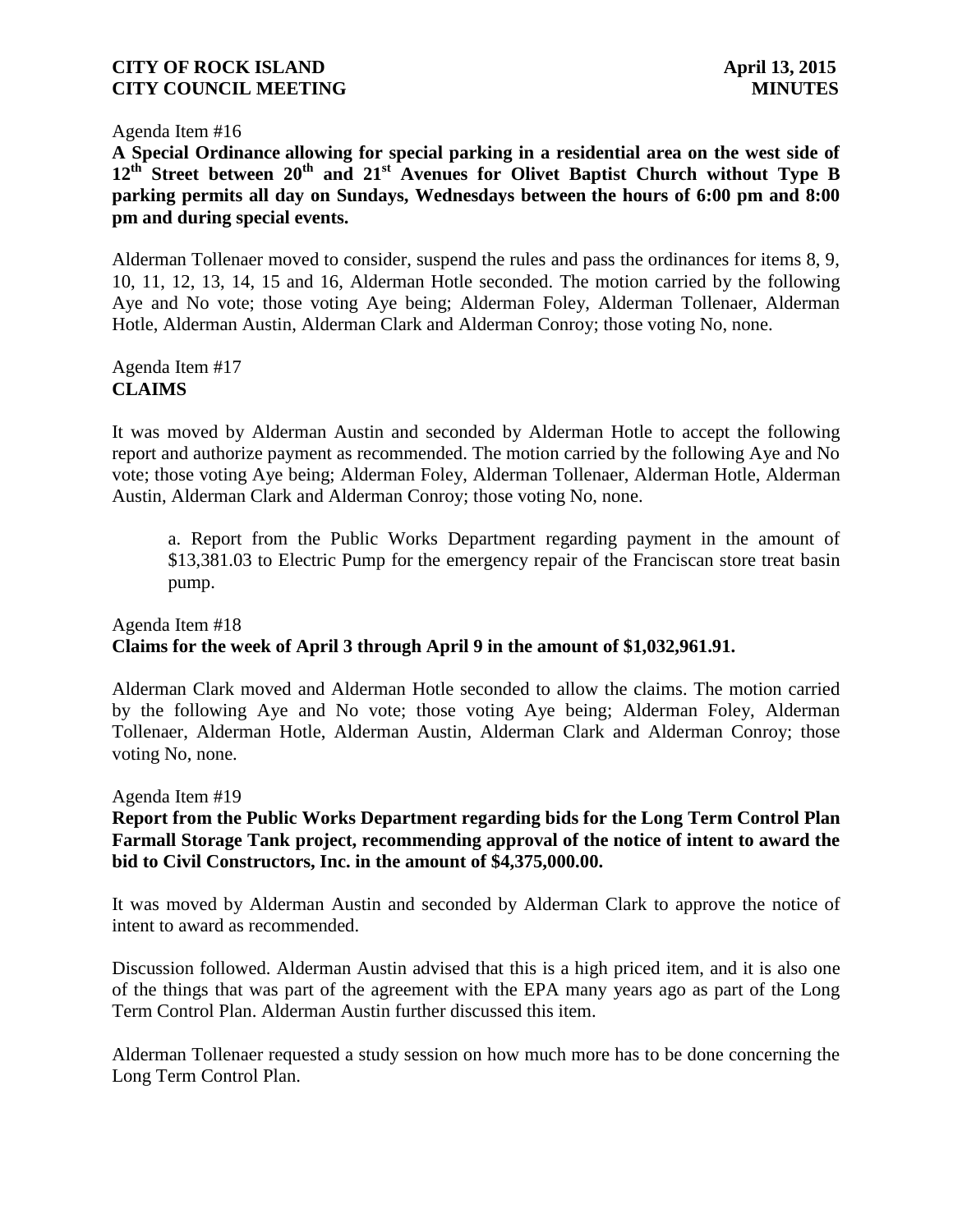Public Works Director Randy Tweet advised that a presentation is being put together and a study session will be held after the new Council members are seated.

Alderman Tollenaer inquired as to whether a tour could be scheduled for the new facility - the Wet Weather Treatment Plant. Mr. Tweet stated that a tour would be scheduled.

After discussion, the motion carried by the following Aye and No vote; those voting Aye being; Alderman Foley, Alderman Tollenaer, Alderman Hotle, Alderman Austin, Alderman Clark and Alderman Conroy; those voting No, none.

#### Agenda Item #20

**Report from the Community and Economic Development Department regarding a one year retail consulting contract with Retail Attractions for assisting in the development of various City owned commercial properties in the amount of \$3,000.00 per month and a onetime initial market analysis fee of \$7,500.00.** 

Alderman Tollenaer moved and Alderman Austin seconded to approve the contract as recommended, authorize the City Manager to execute the contract documents and allow for minor City Attorney modifications.

Discussion followed. Alderman Hotle stated that one of the things that sold her on this potential project from the CED Director and the Economic Development Manager was the fact that the City has not been spending any money on marketing this year. Alderman Hotle added that this particular contract allows the City to have someone that does this full-time and they will be working on marketing for what the City has to offer in terms of economic development. Alderman Hotle further discussed this item as it related to the marketing and economic development component.

After discussion, the motion carried by the following Aye and No vote; those voting Aye being; Alderman Foley, Alderman Tollenaer, Alderman Hotle, Alderman Austin, Alderman Clark and Alderman Conroy; those voting No, none.

## Agenda Item #21 **Report from the Mayor regarding an appointment to the Library Board.**

It was moved by Alderman Tollenaer and seconded by Alderman Austin to approve the appointment as recommended. The motion carried by the following Aye and No vote; those voting Aye being; Alderman Foley, Alderman Tollenaer, Alderman Hotle, Alderman Austin, Alderman Clark and Alderman Conroy; those voting No, none.

Karen Phillips was appointed to the Library Board with the term to expire on April 30, 2018.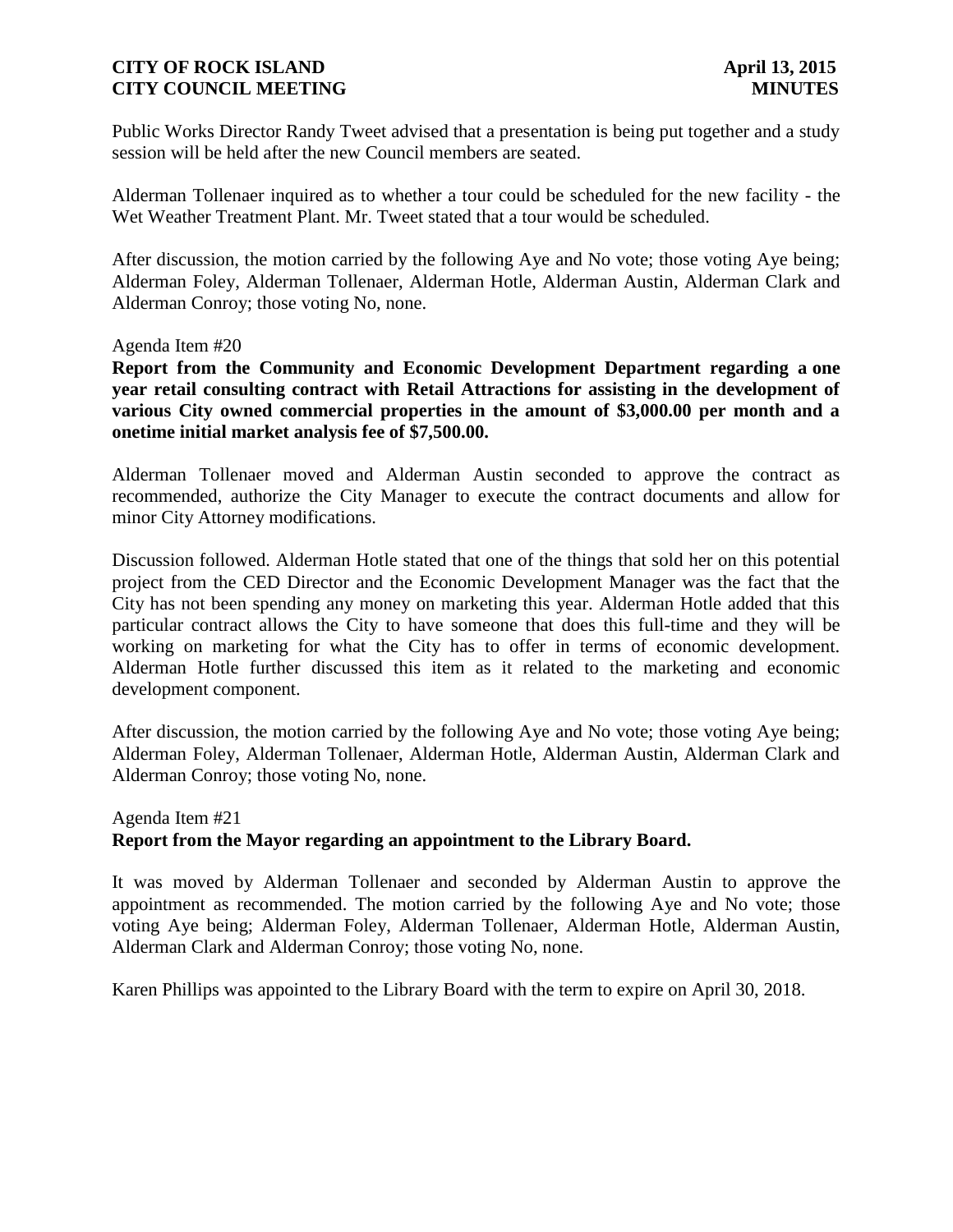#### Agenda Item #22

### **Report from the Mayor regarding appointments to the Community Garden Committee.**

Alderman Tollenaer moved and Alderman Hotle seconded to approve the appointments as recommended. The motion carried by the following Aye and No vote; those voting Aye being; Alderman Foley, Alderman Tollenaer, Alderman Hotle, Alderman Austin, Alderman Clark and Alderman Conroy; those voting No, none.

Christopher Strunk, Michael Woods, Joshua Schipp, Tim Chambers, Beth Zambone, Reverend Dr. Jacqueline J. Cunningham-Walls and Reverend Donald Johnson were appointed to the Community Garden Committee for one year terms.

Agenda Item #23

**Report from the City Clerk regarding a request from Cool Beanz Coffeehouse and Radicle Effect Brewerks to hold an outdoor event on Saturday, April 25, 2015 from 3:00 to 9:00 pm, a request to close a portion of the alley at 14th Avenue between 1325 30th Street and 1340 31st Street, a request for sound amplification and to allow alcohol outside until 9:00 pm in the enclosed area.**

It was moved by Alderman Foley and seconded by Alderman Hotle to approve the event as recommended, the partial alley closing and sound amplification, and the request for alcohol outside until 9:00 pm in the enclosed area, subject to providing the proper fencing, allowing sidewalks to remain open, complying with all liquor license regulations and subject to being closed down early if noise complaints are received.

Comments followed. Alderman Hotle advised that this is a testament of an area in Rock Island that is a true collaboration between the business owners. Alderman Hotle added that they continue to add more events to what they are doing and they bring more people into Rock Island.

After comments, the motion carried by the following Aye and No vote; those voting Aye being; Alderman Foley, Alderman Tollenaer, Alderman Hotle, Alderman Austin, Alderman Clark and Alderman Conroy; those voting No, none.

#### Agenda Item #24

## **Report from the City Clerk regarding an application from Alleman High School requesting to hold a 5K and 1-Mile race event on Saturday, June 27, 2015 from 7:30 am to 9:30 am.**

Alderman Tollenaer moved and Alderman Hotle seconded to approve the event as recommended. The motion carried by the following Aye and No vote; those voting Aye being; Alderman Foley, Alderman Tollenaer, Alderman Hotle, Alderman Austin, Alderman Clark and Alderman Conroy; those voting No, none.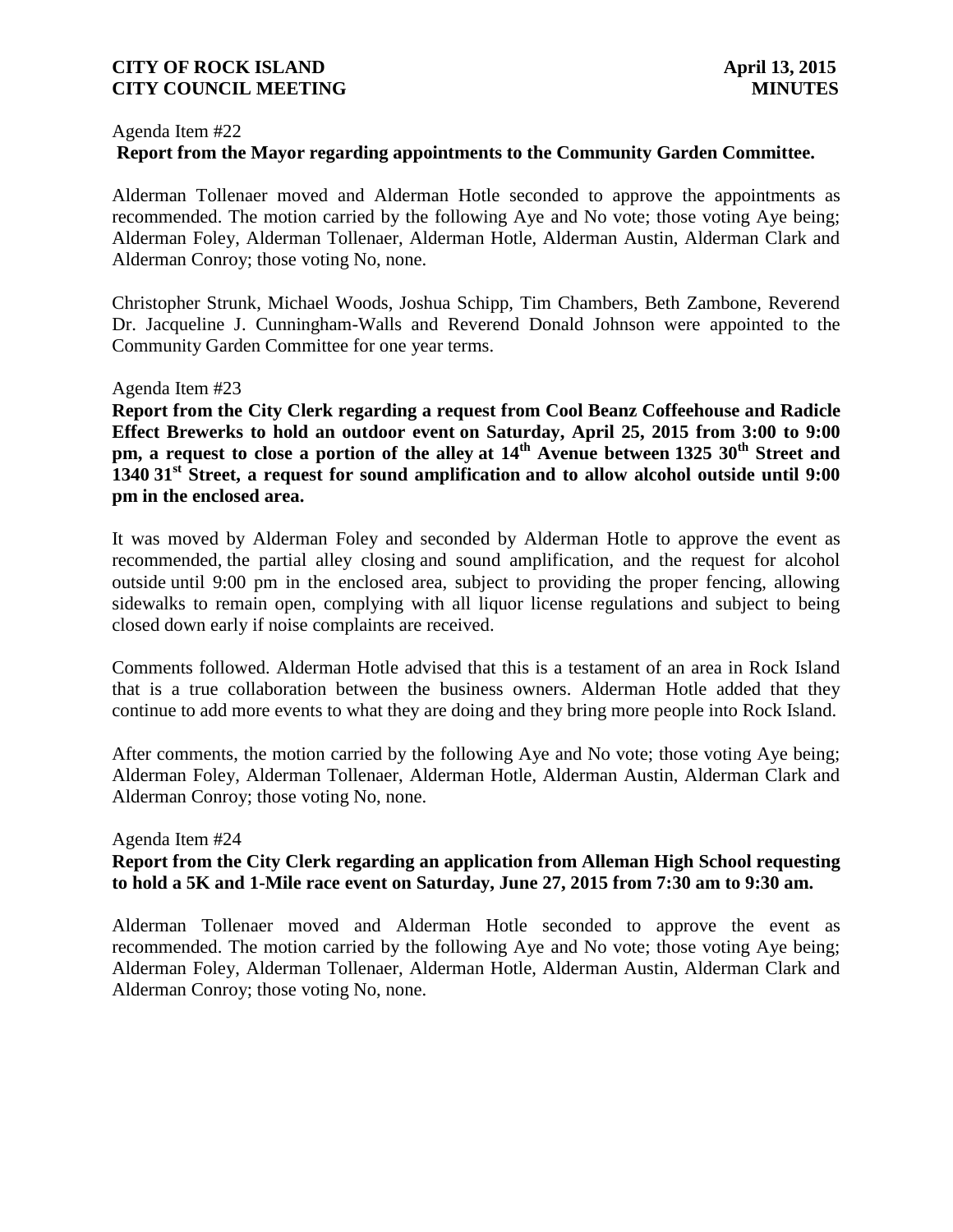Agenda Item #25 **Other Business.**

Alderman Hotle advised that on Wednesday, April  $22<sup>nd</sup>$  at 6:30 pm in the dining room of the Hauberg Center, she will be hosting her second  $5<sup>th</sup>$  Ward meeting of the year. Alderman Hotle stated that everyone is welcome to attend. Alderman Hotle added that residents will have the opportunity to ask questions and share their concerns.

Alderman Foley stated that he was over at the Rock Island Arsenal yesterday and noticed that they were getting ready to shut the viaduct down. Alderman Foley added that the Arsenal viaduct is shut down and the only entrances onto the island are through Moline and Davenport for the next month. Alderman Foley sated that if anyone is going that way, they will not be able to drive onto the Arsenal from the Rock Island gate while the improvements are taking place. Alderman Foley commented that the Great River Trail is open. Alderman Foley further discussed this item.

Mayor Pauley stated that they wanted to do this last year when the Centennial Bridge was closed down. Mayor Pauley added that they partnered so that both bridges wouldn't be closed at the same time.

Mr. Jerry (Gerald W.) Epperson of 8119  $10^{th}$  Street West stepped forward. Mr. Epperson stated that he was the only one that called to get the hill fixed in his area. Mr. Epperson commented that the street was put in 50 years ago. Mr. Epperson added that he received a letter about paving the street.

Alderman Conroy advised that he encouraged people to come to the meeting to make sure that their concerns were answered. Alderman Conroy stated that he let these residents know that when Shadybrook Phase I was done, the numbers came back from about \$1,500.00 to \$2,000.00 per person. Alderman Conroy added that at that time, the City cut the amount in half of what the residents would have spent. Alderman Conroy stated that this assessment in Phase II is coming in at \$3,000.00 or \$4,000.00, which is quite high for this neighborhood.

Mayor Pauley commented that the meeting for this item is on April  $22<sup>nd</sup>$ .

Alderman Conroy stated that he would recommend to the City Council to do the same thing for Phase II and limit the amount to a maximum of \$1,000.00 for every person in that neighborhood. Alderman Conroy added that this is not a full street reconstruction; it is grinding it and putting in blacktop. Alderman Conroy stated that the actual vote is a few weeks away, but he wanted to make sure that the people were here when he was here because he knows what happened in the first phase. Alderman Conroy further discussed this item.

Mr. Epperson stated that the City needs to fix the hill and not the whole street.

Dion Baal of 8220 10<sup>th</sup> Street West stepped forward. Mr. Baal stated that he bought his house five years ago and every year the taxes have gone up and now he receives this letter asking for a payment of \$5,304.00 to fix the street. Mr. Baal stated that his neighbor also received the same letter asking for a payment of \$1,300.00. Mr. Baal stated that he doesn't understand and he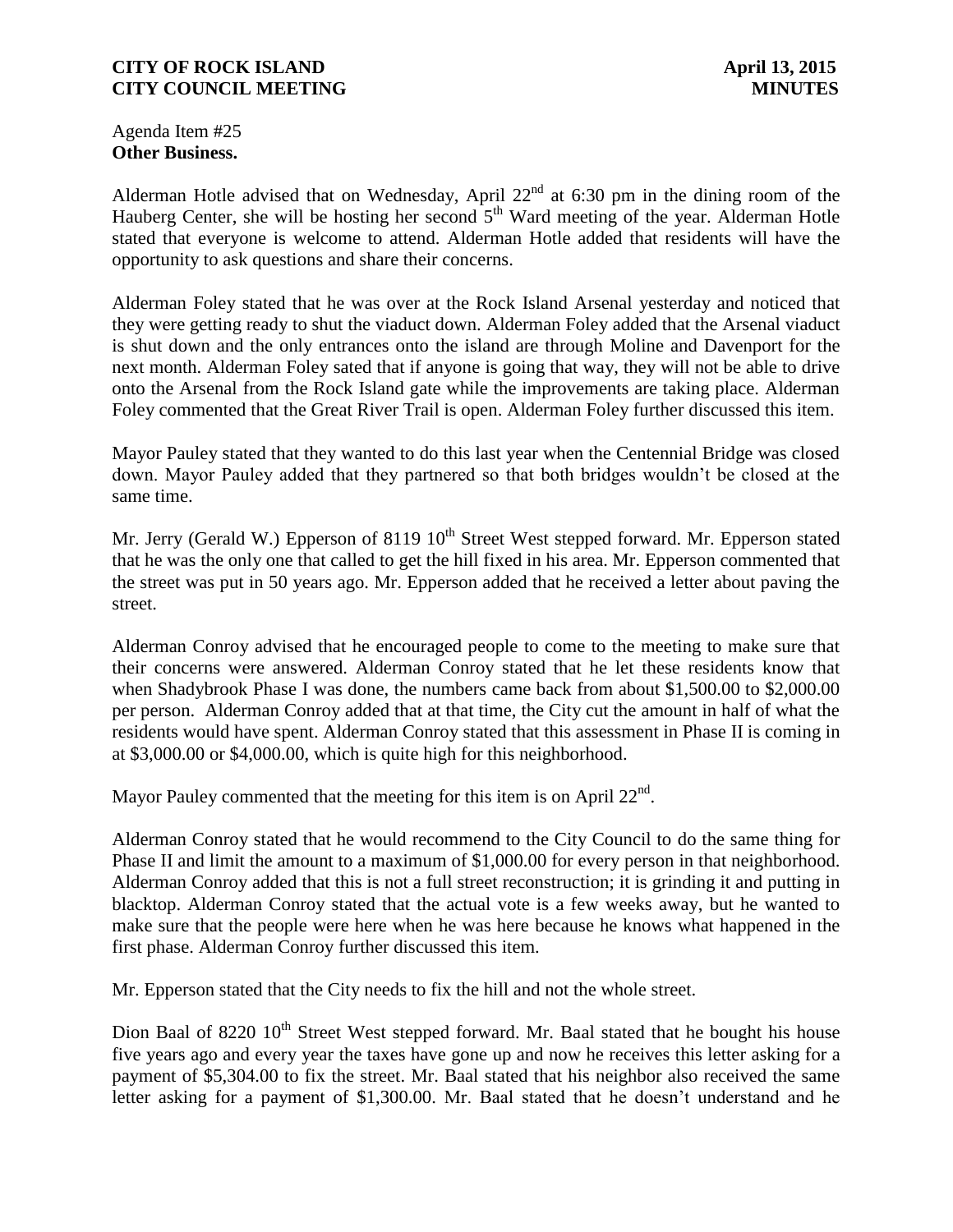cannot afford to make this kind of payment to live on that street; it is not worth it. Mr. Baal stated that he hopes that Council will reconsider and come to a happy agreement for everyone.

Ed Dye Jr. of 8020  $10^{th}$  Street West stepped forward. Mr. Dye stated that he received the same letter and they want him to pay \$2,680.00. Mr. Dye explained that the street has been bad for 30 years. Mr. Dye inquired as to how come the street has been so bad for so long and nothing has been done to fix it until now, and why are the residents that are there now getting stuck with something that should have been fixed 30 years ago. Mr. Dye further discussed this issue.

Melissa Brown of 8115  $10^{th}$  Street West stepped forward. Ms. Brown stated that the average income in the neighborhood is \$40,000.00, and the City is asking on average of about 10% from the neighborhood to pave a road that has been that way for 30 years. Ms. Brown added that this is not something people can afford on top of already paying property taxes.

Mr. Doyle Pool stepped forward. Mr. Pool stated that he has a business at 816 West  $10<sup>th</sup>$  Avenue in Milan and he has a piece of property on  $10<sup>th</sup>$  Street West in which he was assessed for about \$9,000.00. Mr. Pool added that he has a house at 1009 83<sup>rd</sup> Avenue West. Mr. Pool expressed concerns that this assessment was not fair to the people. Mr. Pool discussed the process for this street repair. Mr. Pool commented that the repairs will not work; the City is throwing money away.

Linda Baker of 8216  $10^{th}$  Street West stepped forward. Ms. Baker stated that her assessment was over \$5,000.00. Ms. Baker added that the gross median income for that neighborhood is probably \$40,000.00. Ms. Baker explained that they have people in the neighborhood that are retired, widowed, people on Social Security, single income families and parents. Ms. Baker stated that they cannot afford to pick up the tab on all of this. Ms. Baker agreed that the street is in disrepair. Ms. Baker added that she didn't think any of the residents would object to contributing a portion to it, but it needs to be in align with what the neighborhood can afford. Ms. Baker further discussed this issue.

Mayor Pauley stated that at the April  $22<sup>nd</sup>$  meeting, everyone can give more detailed information. Mayor Pauley inquired upon the residents to call Alderman Elect Virgil Mayberry so that he can come to that meeting so he knows what is going on.

Council further discussed this item.

Alderman Foley advised that he has gone through four or five of these special assessments in his ward. Alderman Foley discussed various special assessments in Ward 3. Alderman Foley stated that this is not a full reconstruction on this street and somehow it is a problem. Alderman Foley advised that when the residents come back, he will support them on this item and drop this amount way down.

#### Agenda Item #26 **Executive Session on Personnel, Property Acquisition and Litigation.**

The Executive Session was held prior to the regular meeting.